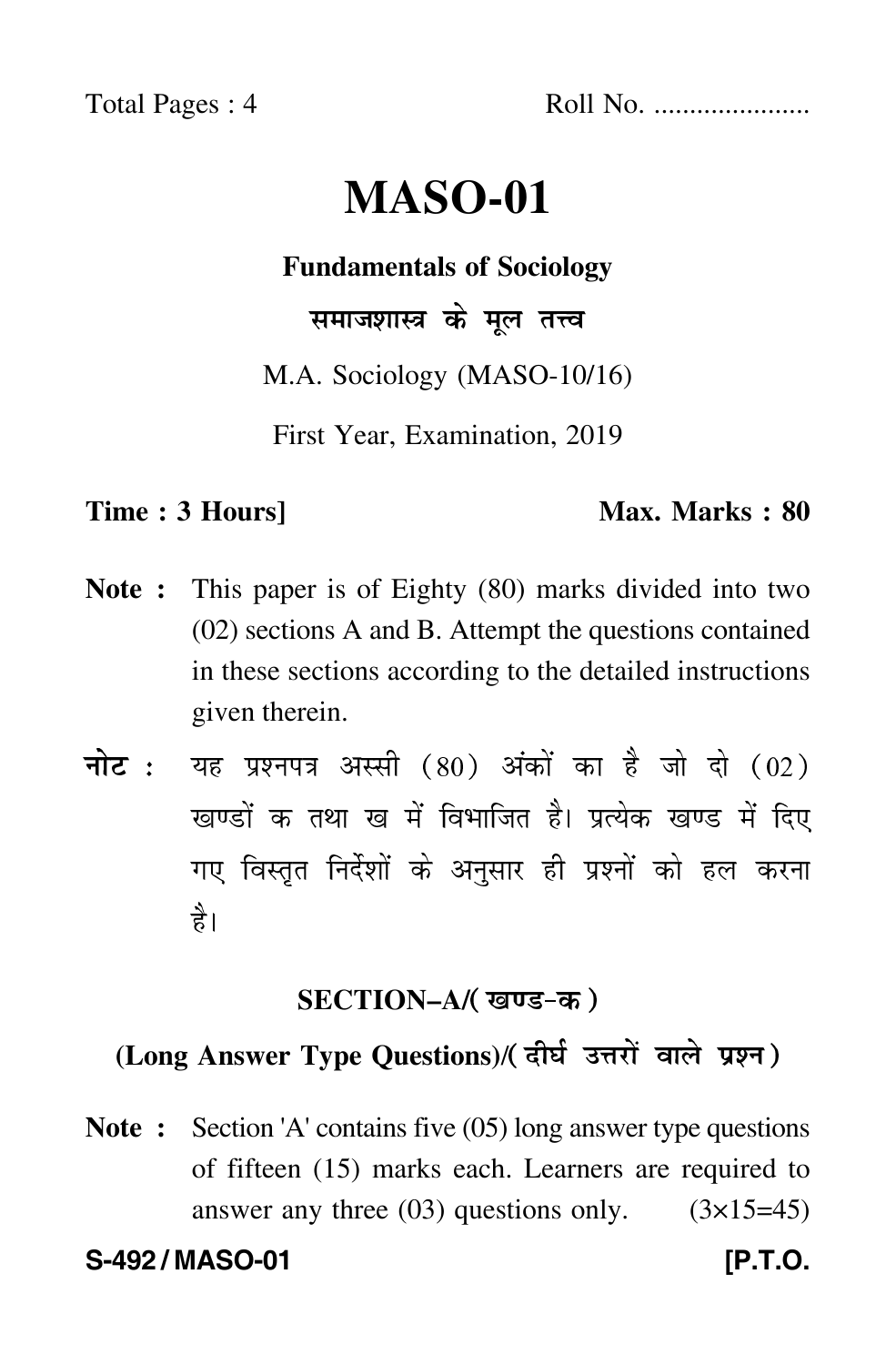- <mark>नोट</mark> : खण्ड 'क' में पाँच (05) दीर्घ उत्तरों वाले प्रश्न दिये गये हैं, प्रत्येक प्रश्न के लिए पन्द्रह (15) अंक निर्धारित हैं। शिक्षार्थियों को इनमें से केवल तीन (03) प्रश्नों के उत्तर देने हैं।
- **1.** What do you understand by society ? Discuss the chief characteristics of human society.

समाज से आप क्या समझते हैं? मानव-समाज की प्रमुख विशेषताओं की विवेचना कीजिए।

**2.** What is socialization ? Clarify in brief the main theories of socialization.

समाजीकरण क्या है? समाजीकरण के प्रमुख सिद्धांतों को संक्षेप में स्पष्ट कीजिए।

**3.** Define social stratification. Differentiate between closed and open type of social stratification.

सामाजिक स्तरीकरण को परिभाषित कीजिए। बन्द एवं खुले प्रकार के सामाजिक स्तरीकरण में अंतर स्पष्ट कीजिए।

**4.** "We belong to association but not to institution." Explain with examples.

"हम समितियों के सदस्य होते हैं, संस्थाओं के नहीं" उदाहरण सहित समझाइए<mark>।</mark>

# **S-492 / MASO-01 [ 2 ]**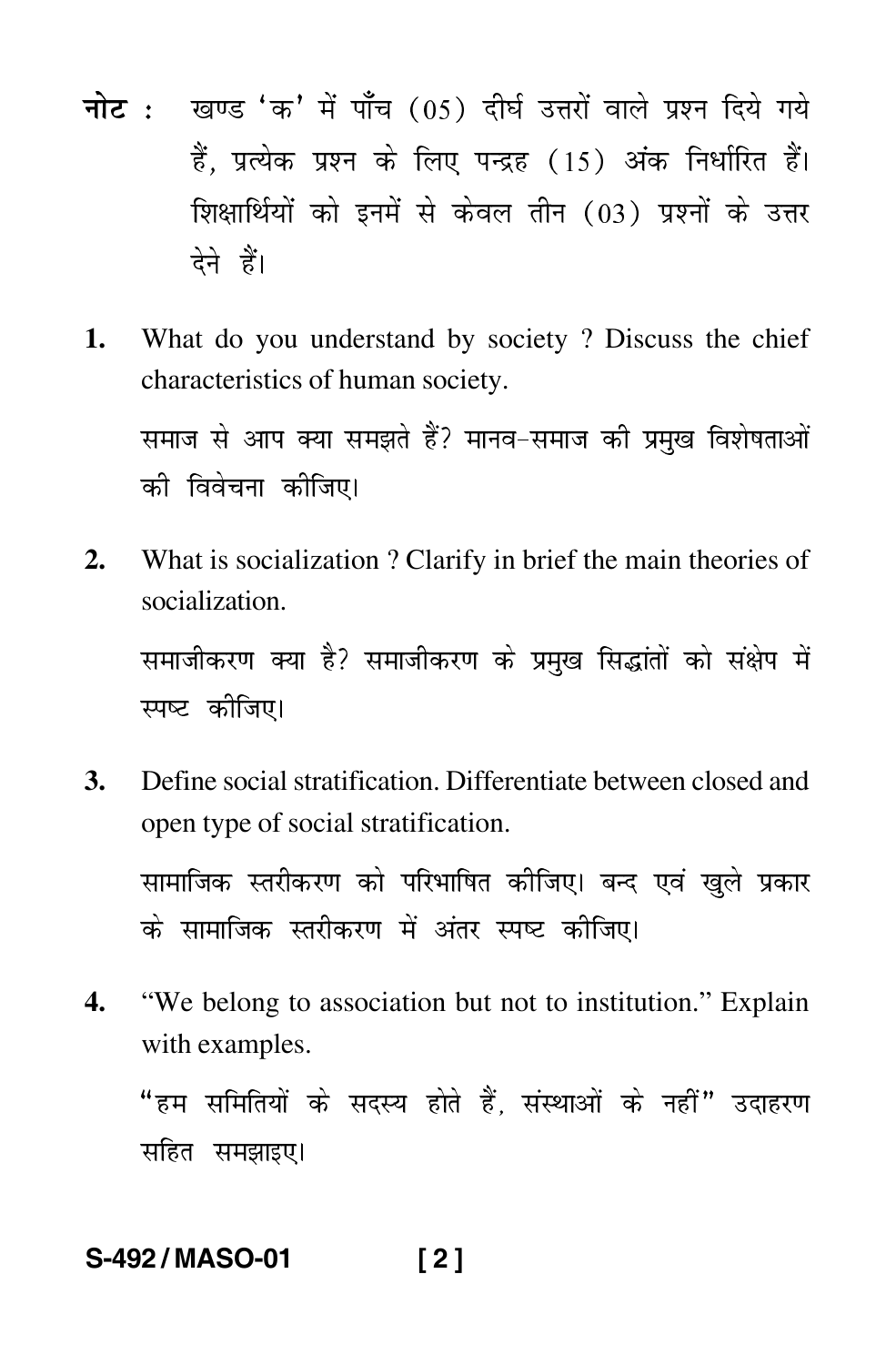**5.** What do you understand by social status ? Distinguish between Ascribed and Achieved status.

सामाजिक प्रस्थिति से आप क्या समझते हैं? प्रदत्त तथा अर्जित प्रस्थिति में अंतर स्पष्ट कीजिए।

### **SECTION–B/**

# **(Short Answer Type Questions)**/

**Note :** Section 'B' contains eight (08) short answer type questions of seven (07) marks each. Learners are required to answer any five (05) questions only.

 $(5 \times 7 = 35)$ 

- <mark>नोट</mark> : खण्ड 'ख' में आठ (08) लघु उत्तरों वाले प्रश्न दिये गये हैं, प्रत्येक प्रश्न के लिए सात (07) अंक निर्धारित हैं। शिक्षार्थियों को इनमें से केवल पाँच (05) प्रश्नों के उत्तर देने हैं।
- **1.** The main characteristics of Indian culture. भारतीय संस्कृति की मुख्य विशेषताएँ।
- **2.** Distinction between primary and secondary group. प्राथमिक एवं द्वितीयक समूह में अंतर।
- **3.** Primary stage of socialization in Indian society. भारतीय समाज में समाजीकरण की प्राथमिक अवस्था।
- **4.** Cyclical theories of social change. सामाजिक परिवर्तन के चक्रीय सिद्<mark>धां</mark>त।

**S-492 / MASO-01 [ 3 ] [P.T.O.**